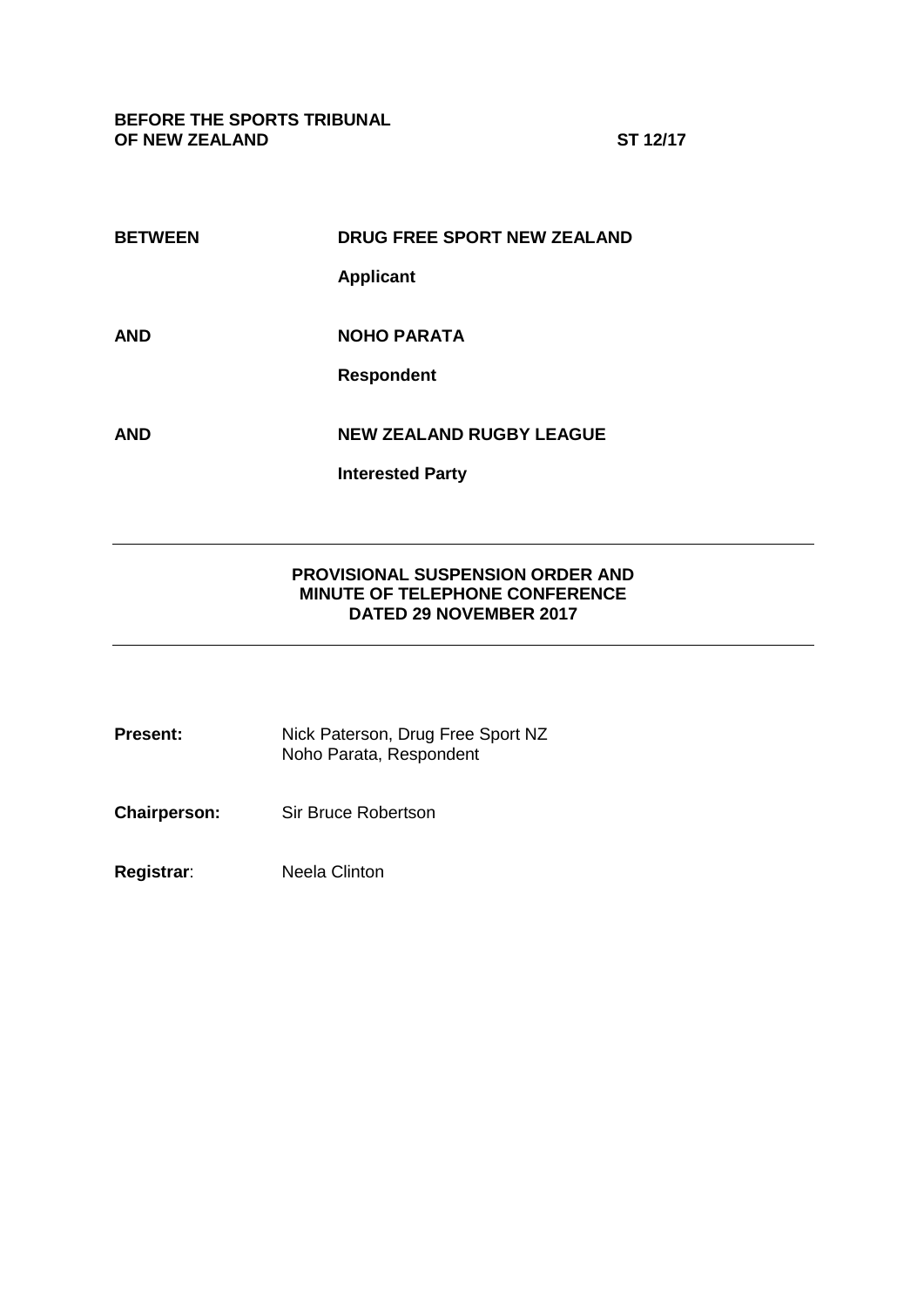- 1. Noho Parata coaches the Coastal Cobras rugby league team in Taranaki and is a member of New Zealand Rugby League which has agreed to the Sports Anti-Doping Rules (SADR) promulgated by Drug Free Sport New Zealand (DFSNZ) as its antidoping policy.
- 2. DFSNZ alleges that on 18 March 2017, Mr Parata encouraged and assisted Travell Ngatoko to play in a pre-season rugby league match in New Plymouth, knowing Mr Ngatoko was serving a period of ineligibility.
- 3. On 22 November 2017, DFSNZ filed an Application for the Provisional Suspension of Mr Parata alleging a breach of SADR 2.9.
- 4. A telephone conference was convened by the Tribunal Chairperson on 29 November 2017 in respect of the provisional suspension application. The Respondent advised that he did not oppose the provisional suspension application.
- 5. Accordingly, and being satisfied that there was no substantive reason why provisional suspension should not be imposed, the Tribunal Chair ordered the provisional suspension of Mr Parata with effect from 29 November 2017. Mr Parata may not take part in any way in any event or activity, organised, sanctioned or authorised by the New Zealand Rugby League or by any other sporting organisation which is a signatory to SADR.
- 6. The following timetabling orders were made in relation to the substantive anti-doping rule violation proceedings:
	- (a) DFSNZ is to file and serve its Form 1 and written material in support by 5.00pm on Wednesday 13 December 2017;
	- (b) the Respondent is to file and serve his Form 2 together with any evidence and other written material in support by 5.00pm on Monday 15 January 2018 (this allows for the intervention of the holiday period); and
	- (c) a further telephone conference will be convened at 9.00am on Tuesday 23 January 2018 to provide timetabling directions as to the filing of submissions and any further material required and to set the matter down for hearing.